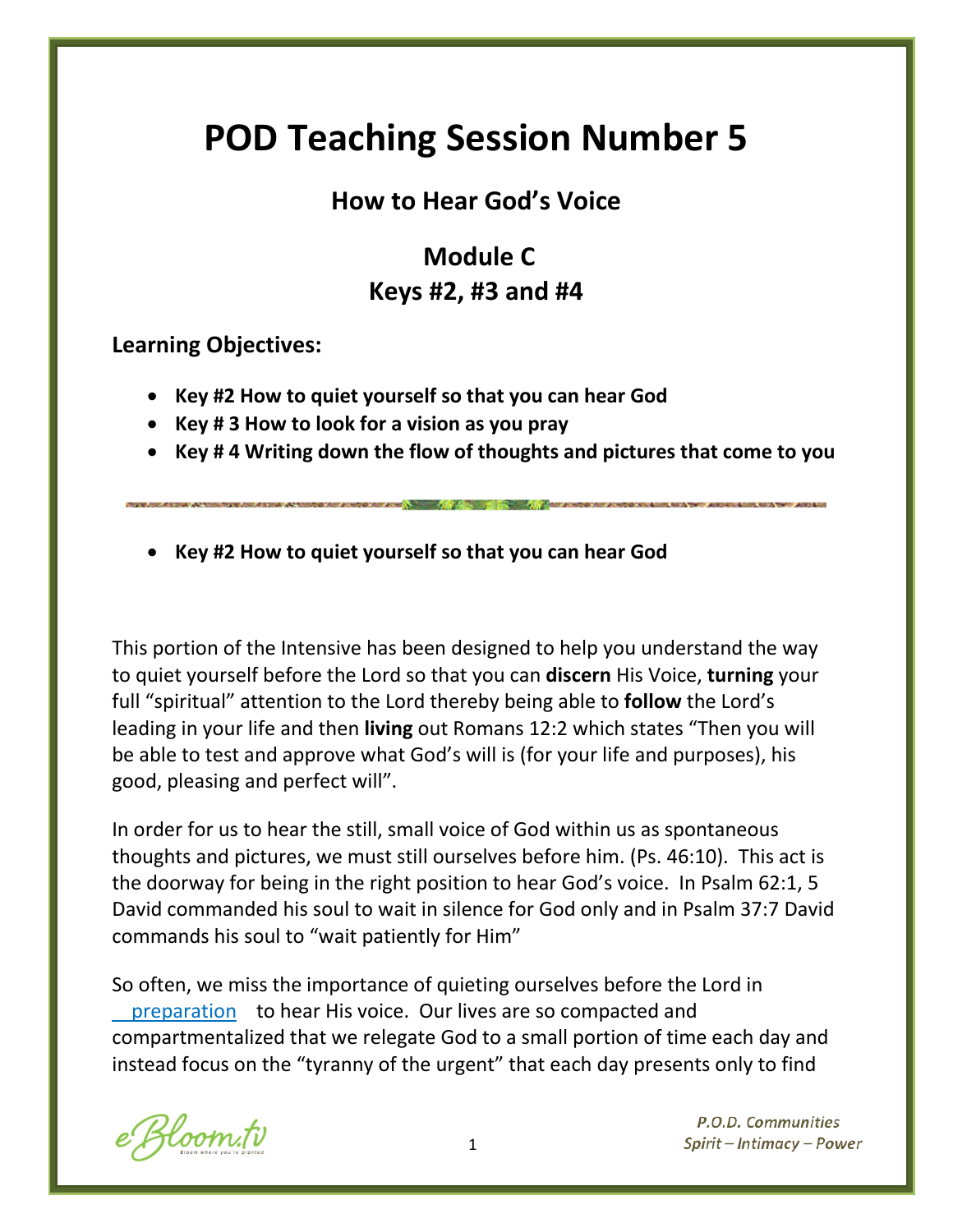out that we gave God our "last fruits" instead of our "first fruits". What happened to the idea that technology would solve all of our time constraints as was promised in the last generation?

In order for our inner man to commune with God, we must **first** remove external distractions. We must find a place and time where we can be alone and undisturbed, so that we can center our hearts without being distracted by all that calls out to our souls both externally and internally.

#### **Key Practice:**

Set apart a specific time and place for you to enter into prayer time and personal conversation with God. Ask God to protect each planned divine meeting with him and come prepared to hear from God! 2 Sam. 5:17 tells us the story that when the Philistines heard that David had been **anointed** King over Israel, they went up in full force to search for him, but David **heard** about it and **went down to the strongholds.** Likewise, understand that you have been anointed to do God's will and the enemy, like the Philistines will pursue you to distract you from hearing God voice, GO TO YOUR STRONGHOLDS!

The best time of day and place for me to meet the Lord in stillness and simplicity is:

\_\_\_\_\_\_\_\_\_\_\_\_\_\_\_\_\_\_\_\_\_\_\_\_\_\_\_\_\_\_\_\_\_\_\_\_\_\_\_\_\_\_\_\_\_\_\_\_\_\_\_\_\_\_\_\_\_\_\_\_

Secondly, we **must learn to quiet our inner being – all those voices and thoughts within us that are competing for our attention.** Until the competing voices are quieted, we will never get to a point when we clearly hear God's voice.

There are many ways we can quiet our inner being before God and hear his voice. The chart below reveals effective ways of quieting yourself in preparation to hear God's voice:

Kloom.tv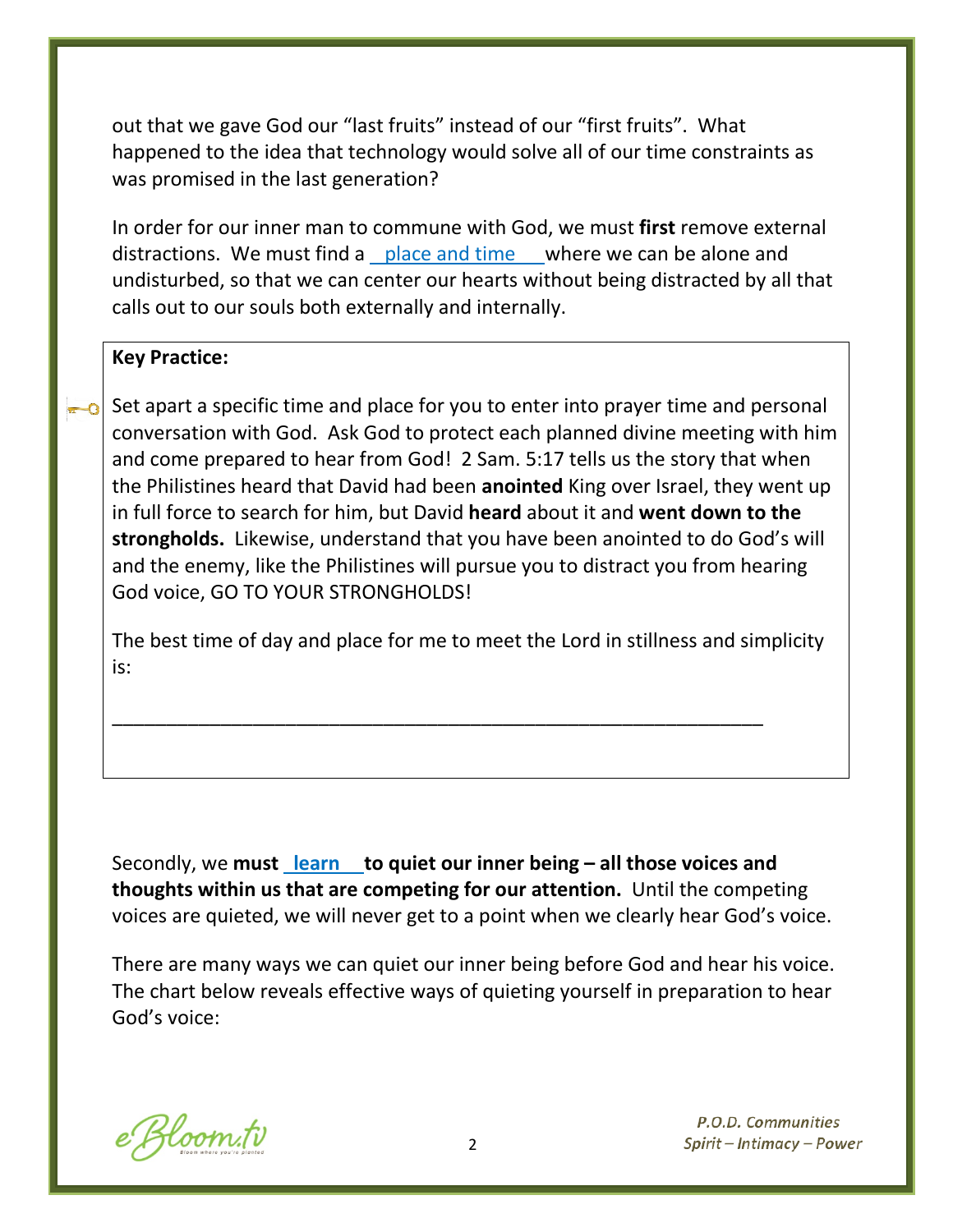# **REMOVING INNER NOISE**

#### **(Voices, Thoughts, Pressures)**

| Problem                              | <b>Solution</b>                         |
|--------------------------------------|-----------------------------------------|
| Thoughts of things to do             | Write them down so that you do not      |
|                                      | forget and address them later.          |
| Thoughts of sin consciousness        | Confess your sins and clothe yourself   |
|                                      | with the robe of righteousness before   |
|                                      | God (1 John 1:9).                       |
| Mind unsettled in general            | <b>Focus on Jesus himself and</b>       |
|                                      | concentrate on Him, the goal and        |
|                                      | object of our faith (Hebrews 12:2).     |
| Need to get in touch with your heart | Begin singing and listening to the      |
|                                      | spontaneous song bubbling up from       |
|                                      | your heart.                             |
| Need additional time to commune      | Realize that times when you are doing   |
| when your mind is poised and still   | automatic activities (e.g. driving,     |
|                                      | bathing, exercising, routine jobs etc.) |
|                                      | are ideal times to hear from God His    |
|                                      | thoughts and pictures.                  |

You may want to spend more time asking God to show you if there are other unrevealed patterns or voices that keep you from stilling yourself before the Lord. Fill in the problems below and ask God for His solution so that you can hear His voice more clearly and consistently. You can do this by asking God to show you what is in your heart at the moment of contact with His Spirit. God will show you what the object or issue is. Write it down here so that you can listen to the Lord and examine it from His point of view. Also discuss with you POD group later what God revealed to you and what you collectively think is the best solution.

| Solution |
|----------|
|          |
|          |
|          |
|          |
|          |
|          |

e Bloom.tv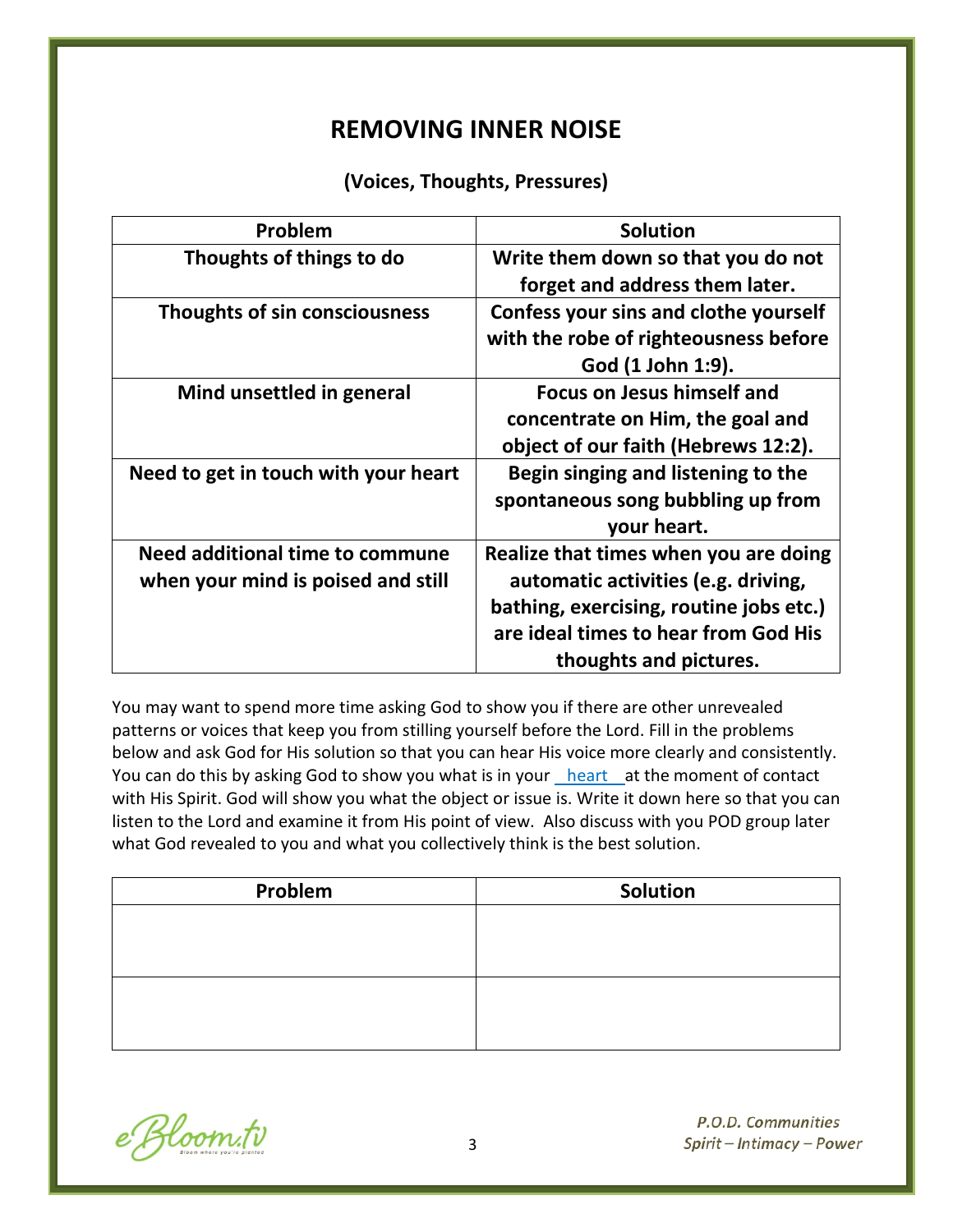#### **IDENTIFYING THE STATE OF BEING STILL:**

Being still before the Lord in a contemplative or meditative state involves properly positioning ourselves before the Lord with our whole heart. This involves the five aspects as listed below.

#### **1. Physical Calm:**

The Biblical exhortation concerning physical calm:

Hebrews 4:9-11 states "*There remains therefore a Sabbath rest for the people of God. For the one who has entered into His rest has himself also rested from his works, as God did from his. Let us therefore be diligent* to enter into that rest, lest anyone fall through *following the same example of disobedience*"

The opposite of physical calm is physical tension. Is this your struggle today?

#### **2. Focused Attention:**

The Biblical exhortation concerning focused attention

Hebrews 12:1-2 states "…*and let us…lay aside every encumbrance, and …sin which so easily entangles us, and let us run fixing our eyes on Jesus, the author and perfecter of our faith…*.".

John 5:19 states "*Truly, truly, I say to you, the Son can do nothing of Himself, unless it is something He sees the Father doing; for whatever the Father does, these things the Son also does in like manner".*

The opposite of focused attention is distraction. Is this your struggle today?

## **3. Letting Be:**

The Biblical exhortation concerning letting be:

Psalm 46:10 states *"Cease striving (aka "Be still") and know that I am God"*

e Bloom.tv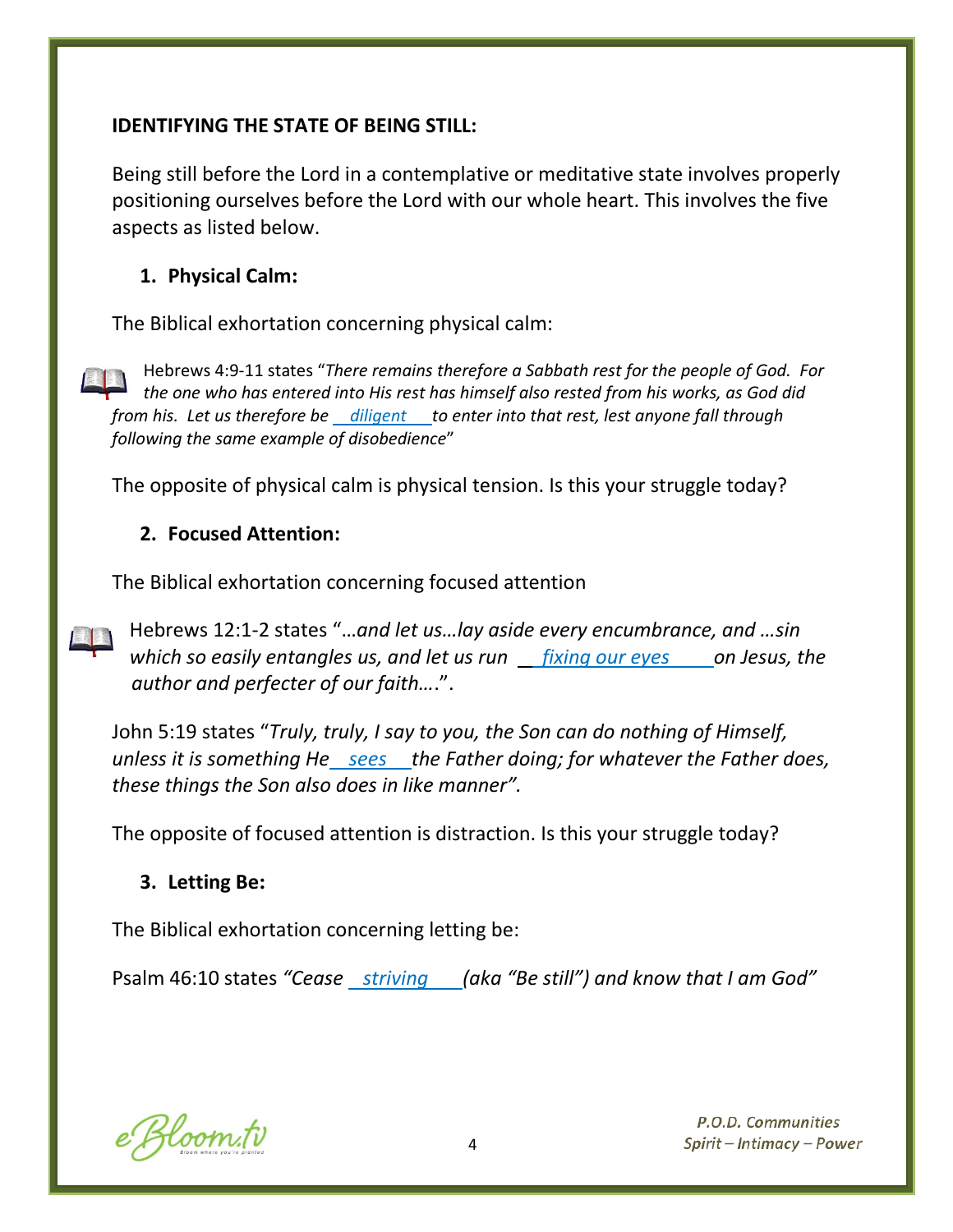

Phil. 4:6-7 states "*Be anxious for nothing, but in everything, by prayer and supplication with thanksgiving, let your requests be made known to God. And the peace of God, which surpasses all comprehension, shall guard your hearts and minds in Christ Jesus".*

The opposite of letting be is over-control. Is this your struggle today?

#### **4. Receptivity:**

The Biblical exhortation concerning receptivity

John 15:4-5 states *"Abide in Me, and I in you. As the branch cannot bear fruit of itself, unless it abides in the vine, so neither can you, unless you abide in Me. I am the vine you are the branches ; he who abides in Me, and I in him, he bears much fruit; for apart from Me you can do nothing".*

James 4:10 states "*Humble yourself before God and he will lift you up…"*

The opposite of receptivity is activity. Is this your struggle today?

#### **5. Spontaneous Flow:**

The Biblical exhortation concerning spontaneous flow:

John 7:38-39 states "*He who believes in Me, as the Scripture said, "From his innermost being shall flow rivers of living water." But this He spoke of the Spirit, whom these who believed in Him were to receive…"*

The opposite of spontaneous flow is analytical thoughts. Is this your struggle today?

#### **Contrasting Biblical Meditation with Non-Christian Meditation**

Christian meditation is a form of prayer and contemplation in which a structured attempt is made to get in touch with and to deliberately reflect upon the revelations of God. Christian meditation involves the process of deliberately focusing on specific thoughts (God's thoughts) such as biblical passages (Logos) and pictures and reflecting on their meaning in the context of God's love for us.

Hoom.tv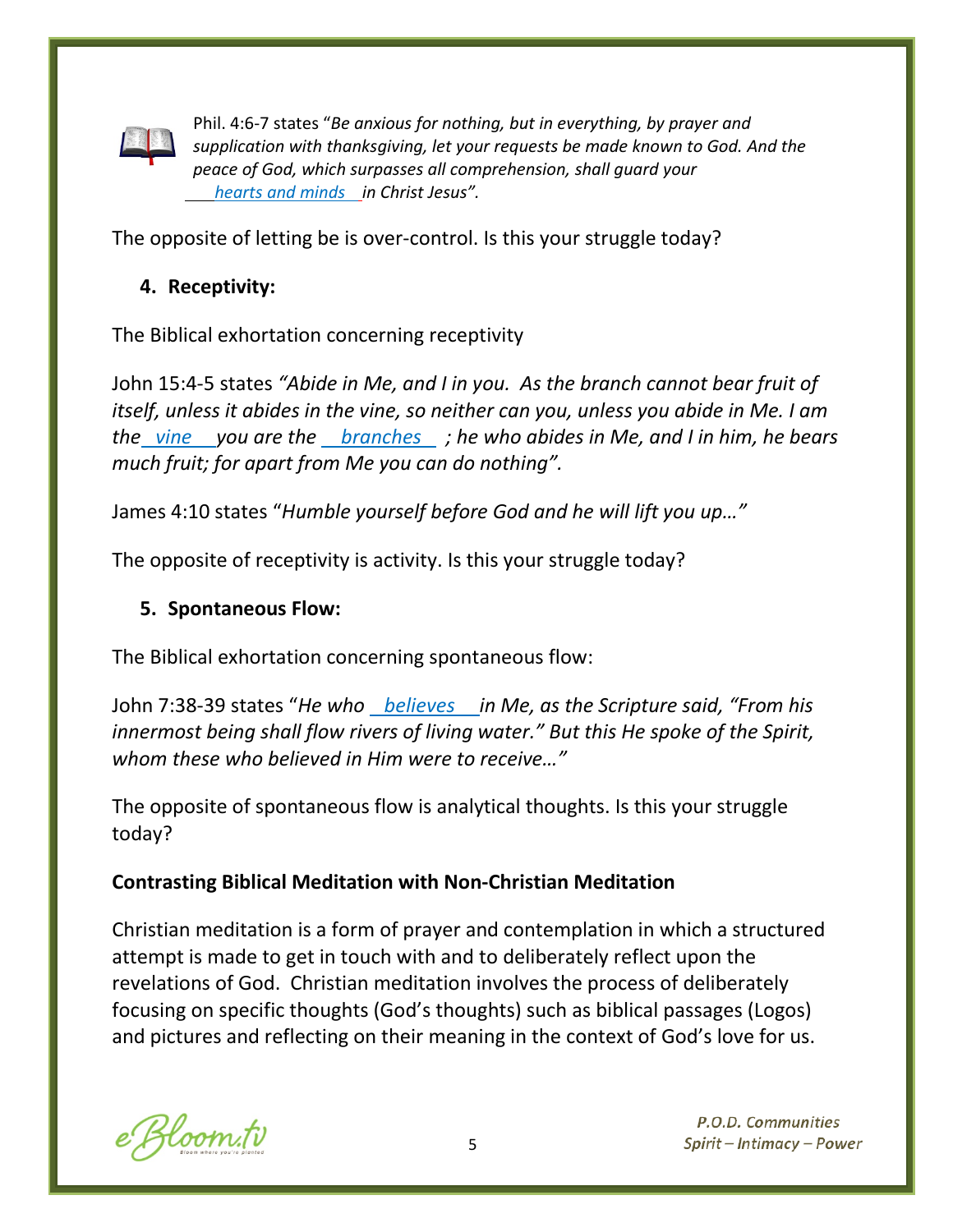Psalm 1 is a great example of the life lived out of meditation and it states "*His delight is in the law of the Lord, and in his law doth he meditate day and night".* KJV

Psalm 19:14 states "*Let the words of my mouth and the meditations of my heart be acceptable in thy sight, Oh Lord, my strength and my Redeemer".* KJV



Christian Meditation is always grounded in the Bible; it is characterized by responding to God's love for us and leads us to loving God more and deeper. Christian meditation always draws us towards God the Creator, not any aspect of his creation!

**Non-Christian Meditation –** The styles of meditation found in Buddhism and the New Age Movement strive to "disengage" your mind while Christian meditation aims to fill your minds with thoughts and scripture that the Holy Spirit brings (bubbles) up to your mind.

Another difference between Christian meditation and Non-Christian meditation is that Christian meditation puts our focus on the Creator versus non-Christian meditation focuses on creation. In preparation for this presentation I conducted an interview with a middle aged man that has practiced TM (transcendental meditation) for over 25 years. He explained that he always begins the process with emptying his mind and then an image is brought to his mind. It could be a squirrel, tree, forest or other object, but the one object that most often comes up is a candle. That is his favorite object to focus on during his trance. His motive is to disengage from his current environment and find a different spiritual reality.

#### **Removing All Idols in Your Heart by fixing your Eyes on Jesus:**

When we pray or speak to God we are fixing the eyes of our hearts either on Jesus or the object of our prayer that is not Jesus. We all have prayed for something and during our prayer time have focused on the object (creation) rather than the Creator.

The principle of defining what an idol is while you are praying is when any object of creation is larger than Jesus in the eyes of your heart, the object of creation can become an idol.

Ezekiel 14:4 states "…*any man in the house of the Lord who sets up his idols in his heart, puts right before his face the stumbling block of his iniquity, and then comes to the prophet, I the Lord will be brought to give him an answer in the matter in view of the multitude of his idols."*

loom.tv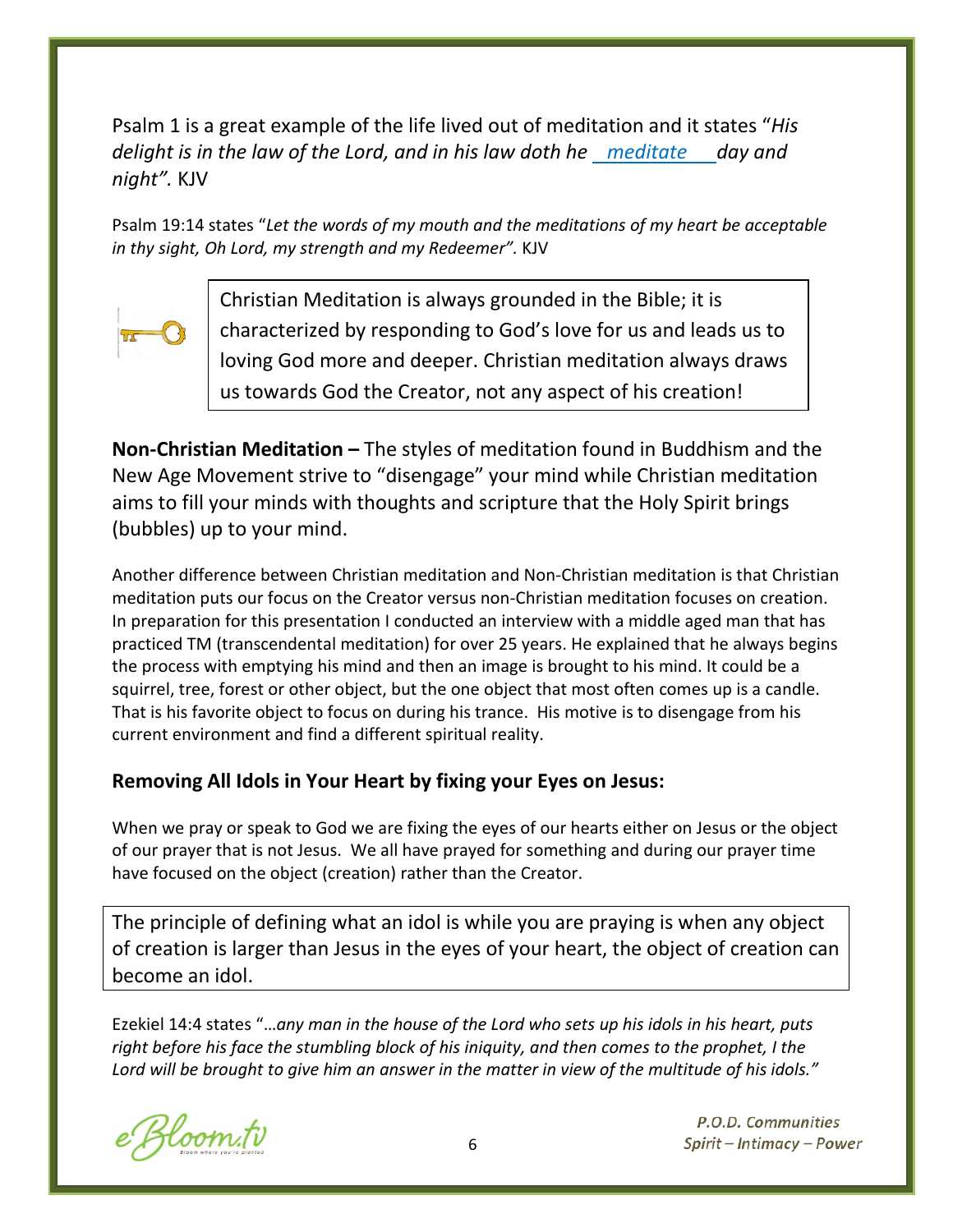## Praying with an Idol in Your Heart Ezekiel 14:4 Praying with an idol

"The Thing" is held more prominently in your consciousness and vision than is Jesus.



The answer comes back through the idol: "Yes."

Praying without an idol



is a similar to the prominently in your heart and mind than is "The Thing" for which you are praying. The answer comes back from Jesus: "Caution-No."

THE PRINCIPLE: The intuitive flow comes out of the vision being held before one's eyes.

AN EXAMPLE: Balaam - Numbers 22:15-35

Figure 3.2

When I come to the Lord in prayer and conversation, I am to come to Him as a living sacrifice, and I must lay down my will and be totally sold out to God's will and direction concerning the issue about which I am praying. If I pray about the issue with my own "preconceived direction" in my heart based on an idol, my own desires will interfere with God's voice and direction. I may deceive myself when I think that I heard God's voice when I was really hearing my own thoughts and acting on my own will because I was praying with an idol.

Bloom.tv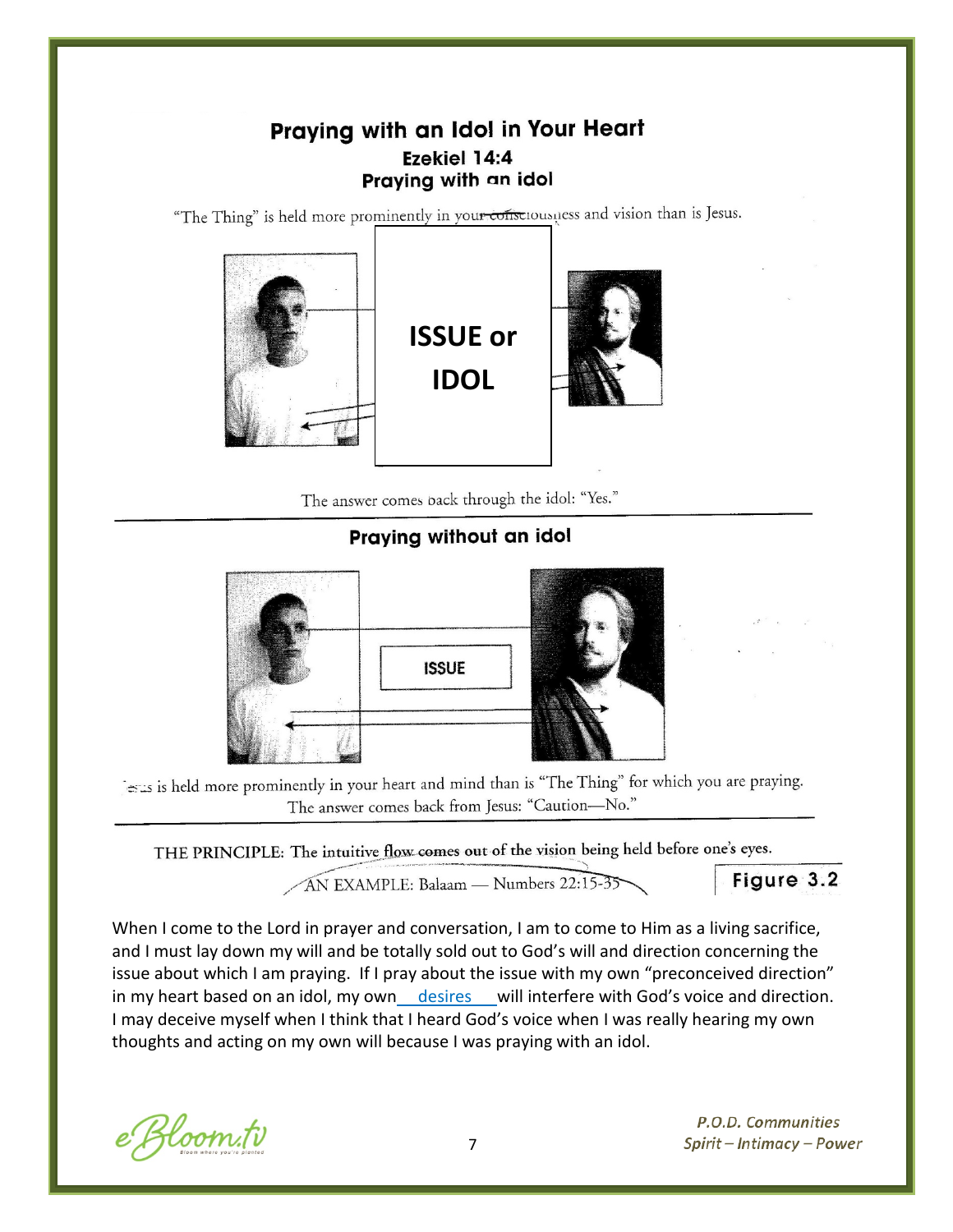James 4:1-3 exhorts us regarding our own desires and their effect on our lives by stating "*What causes fights and quarrels among you? Don't they come from your desires that battle within you (i.e. boil up)? You want something and you do not get it. You kill and covet, but you cannot have what you want. You quarrel and fight. You do not have because you do not ask God. When you ask, you do not receive, because you ask with the wrong motives, that you may spend what you get on your own pleasures."*

Instead, the Bible does give us a reliable pattern for approaching God and the right attitude to have when presenting our needs and concerns to Him. Psalm 37:4 states "*Delight yourself in the Lord and he will give you the desires of your heart".*

Do you see that praying with an idol in your heart skews the pure flow from God to you and often misguides you to wrong choices and conclusions?

**The Principle of Pure Focus is this:** "The intuitive flow comes out of the vision I am holding before my eyes. That is why I am commanded to fix my eyes on Jesus, the author and perfecter of my faith. Only that pure focus makes the vision pure.

When we pray with an idol in our hearts, we may get an affirmative answer from the Lord, but it will bring destruction in its many forms. Therefore, when we pray, we must be certain that our vision is purified and that we see Jesus as the One who is MUCH LARGER than the object or issue for which we are praying. Only then will our answer be pure and life-giving.

**In conclusion, we are truly transformed by the renewing of our mind when we have gazed upon Him (Heb.12:2) with loving affection for so long that we become the reflection of His glory (2Cor. 3:18), taking on His character (Gal. 5:22,23) and His power (dunamis and exousia). A union has taken place in our spirits (1 Cor. 6:17), and we understand and live out "I have been crucified with Christ and I no longer live, but Christ lives in me…" Gal. 2:20.**

e Bloom.tv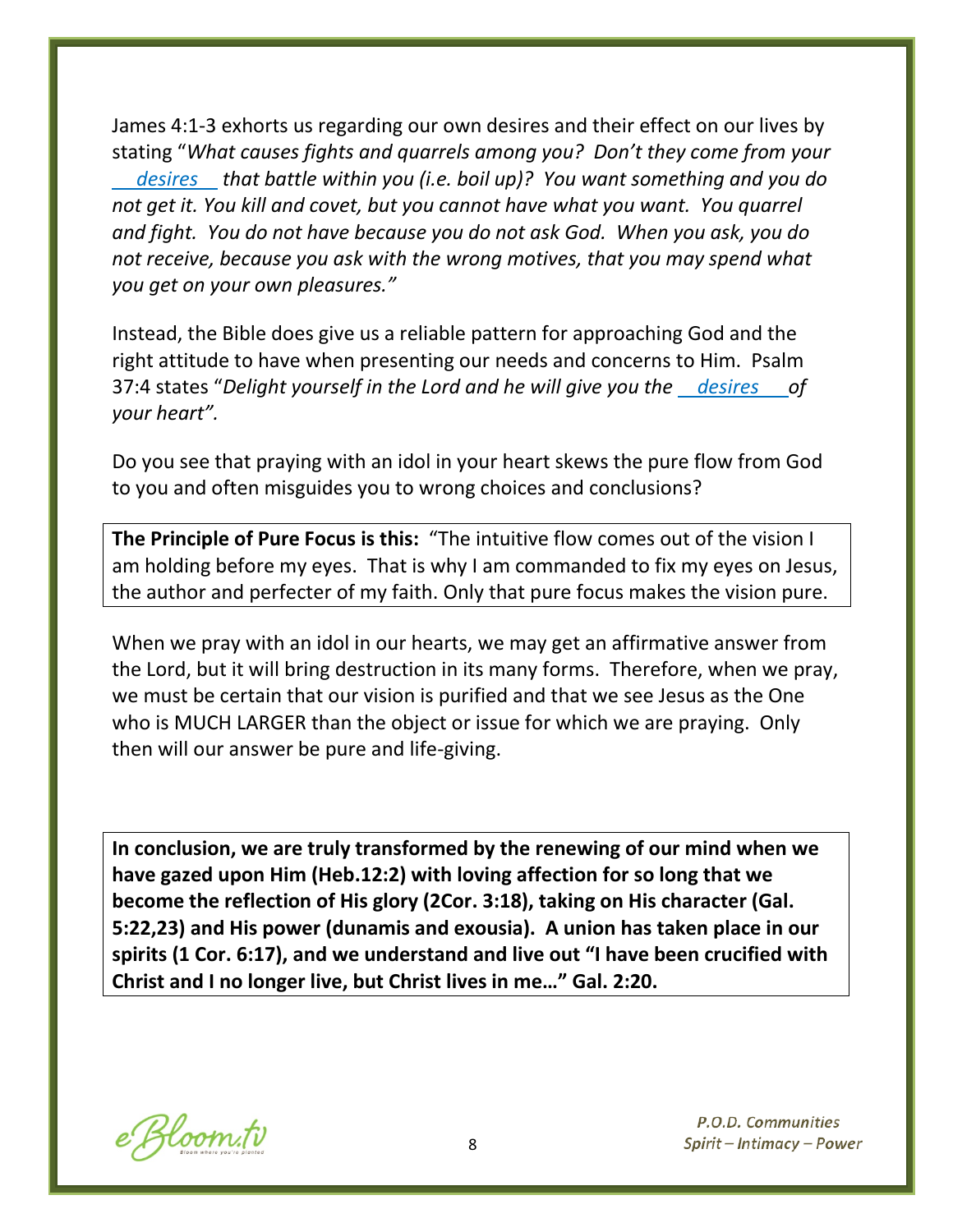• **KEY # 3 Look for vision as you pray**

#### **HOW I AM TO USE THE EYES OF MY HEART**

Our ability to see in the spirit is a primary sense by which we perceive the spiritual dimension. In light of our relationship with God being a heart–to–heart and Spirit-to-spirit reality, we should expect this faculty to be central in our relationship with God. We tend to live more in the world of logical concepts and rational thinking than in the world of heart impressions, dreams and visions. It is God that opens these doors to us as we "abide in Him". God wants to communicate to us through the eyes of our hearts, giving us dreams, visions and godly imagination, but first we must recognize this sense within us and the importance it can have as we present it to be used by Him. For approximately 25 years of my walk with Christ, I did not see many visions or dreams. That all changed when God woke me up in 2004/2005. When He gave me two dreams that inspired me to look with the eyes of my heart more intently to Him! Below are several scriptures given to us to inspire the right side of our brains to see God through dreams and visions:

Acts 2:17 states "*In the last days, God says, I will pour out my Spirit on all people. Your sons and daughters will prophesy and your young men shall see visions and your old men will dream dreams ".*

Hab. 2:1-3 reveals several issues that involve Habakkuk's use of his "eyes of the heart". Let's read this passage together and see what Habakkuk's preparation looked like in anticipation of hearing from God.

*"I will stand at my watch and station myself on the ramparts; I will look to see what He will say to me, and what answer I am to give to this complaint."*

Then the Lord replied:

*"Write down the revelation and make it plain on tablets so that a herald may run*  with it. For the revelation awaits an appointed time, it speaks of the end and will *not prove false. Though it linger, wait for it, it will certainly come and will not delay".*

What was Habakkuk's stance before the Lord? Wait and watch

Hoom.tv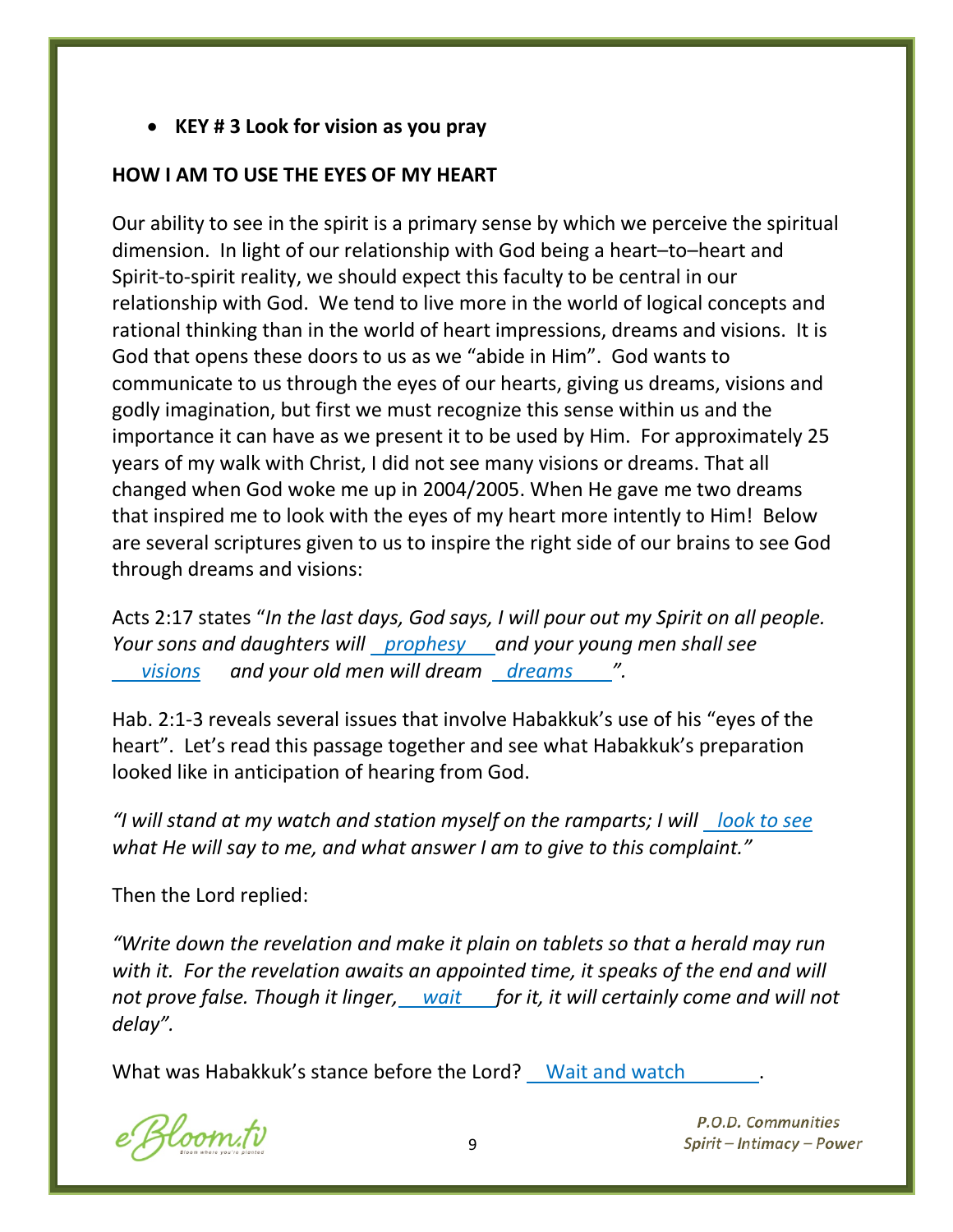What were Habakkuk's expectations before the Lord? the Lord will answer Him

What two things did the Lord ask Habakkuk to do?

| write it down | Why? So I can remember what He said |  |
|---------------|-------------------------------------|--|
| wait          | Why? to learn trust and patience    |  |

Revelation 4:1-2 shows us what happened to John as he looked inwardly for a *vision* and heard a voice….."*After this I looked and there before me was a door standing open in* 

*heaven. And the voice I had first heard speaking to me like a trumpet said, "Come up here, and I will show you what must take place after this." At once I was in the spirit and there before me was a throne in heaven with someone sitting on it."*

What was John's stance before seeing the door open in heaven?

John 5:19-20 states "*Jesus gave them this answer: "I tell you the truth, the Son can do nothing by Himself; he can do only what He sees His Father doing, because whatever the Father does the Son also does. For the Father loves the Son and shows Him all He does…"*

\_\_\_\_\_\_\_\_\_\_\_\_\_\_\_\_\_\_\_\_\_\_\_\_\_\_\_\_\_\_\_\_\_\_\_\_\_\_\_\_\_\_\_\_\_\_\_\_\_\_\_\_\_\_\_\_\_\_\_\_\_\_\_\_\_\_

\_\_\_\_\_\_\_\_\_\_\_\_\_\_\_\_\_\_\_\_\_\_\_\_\_\_\_\_\_\_\_\_\_\_\_\_\_\_\_\_\_\_\_\_\_\_\_\_\_\_\_\_\_\_\_\_\_\_\_\_\_\_\_\_\_\_

\_\_\_\_\_\_\_\_\_\_\_\_\_\_\_\_\_\_\_\_\_\_\_\_\_\_\_\_\_\_\_\_\_\_\_\_\_\_\_\_\_\_\_\_\_\_\_\_\_\_\_\_\_\_\_\_\_\_\_\_\_\_\_\_\_\_

What is Jesus' stance before the Father? \_\_\_\_\_\_\_\_\_\_\_\_\_\_\_\_\_\_\_\_\_\_\_\_\_\_\_\_\_\_\_\_

What is Jesus intent with respect to what He sees the Father doing?\_\_\_\_\_\_\_\_\_\_\_\_\_

What does the Father "show" the Son? What does the Father "show" the Son?

Therefore, the "eyes of our hearts" (Eph 1:17-18) is a spiritual sense of our hearts. It is one of the ways man's heart communicates. One's ability to think in terms of images and pictures is extremely important to the Christian's life. Spiritual maturity involves both knowing how to present our logical faculties and our visionary faculties to the Holy Spirit for His use. The results are Spirit-led reasoning and godly imagination, visions and dreams.

e Bloom.tv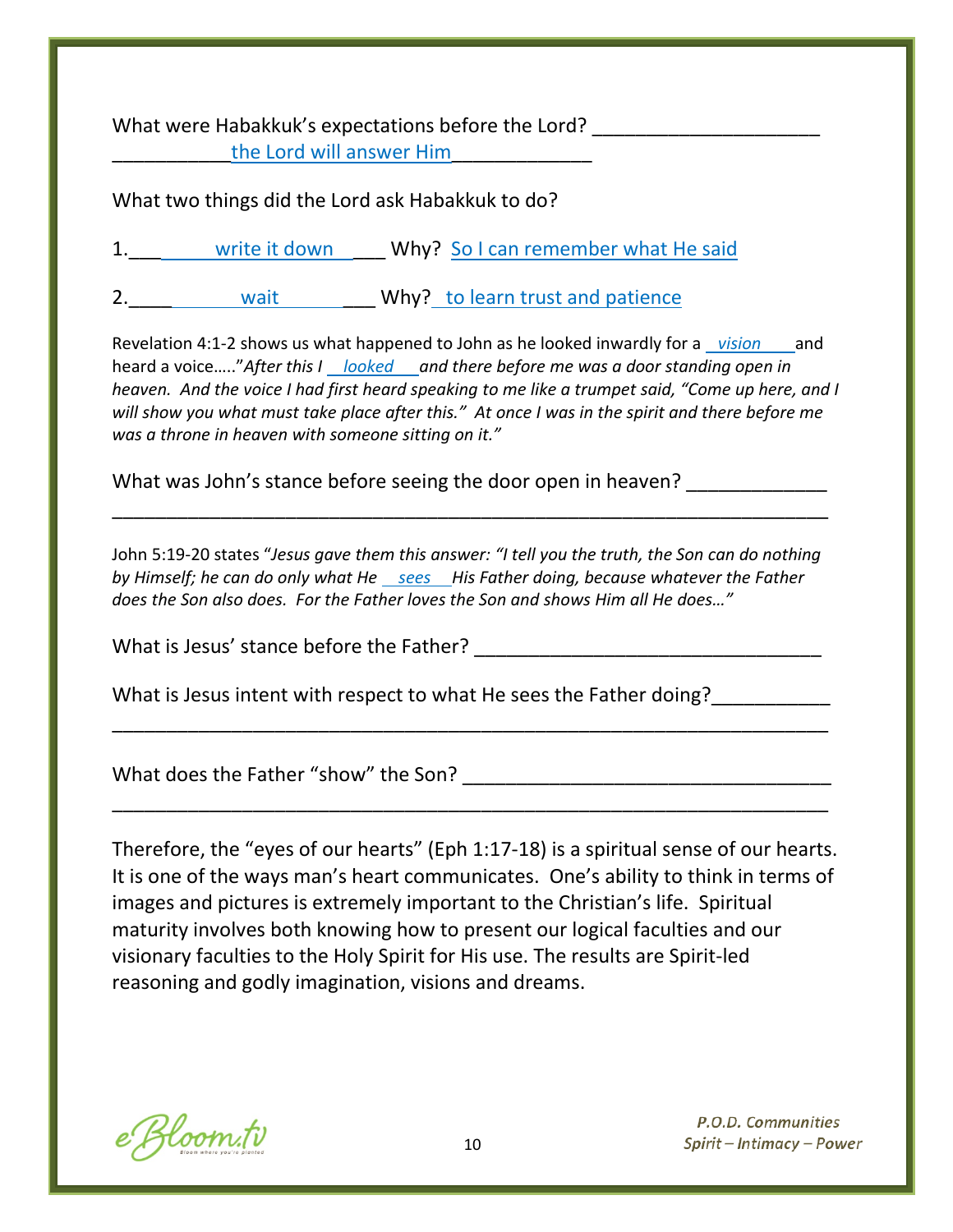Upon a close examination of the scriptures, we see that dreams and visions have been prevalent throughout the history of God's relationship with men and women.

#### **Defining Visions:**

#### **1. Spontaneous Vision on the Screen within your mind**

At any particular time, we may receive a spontaneous inner picture in the same manner as we receive spontaneous *rhema*. God may give you a vision of the face of a loved one or friend and you just know that you are to pray for that person right then. The picture or image that bubbles up may be light and gentle and is seen within. It may be sharp or hazy, precise or unclear. Almost everyone polled in the book "How to hear God's Voice" has experienced this type of vision.

#### **2. Spontaneous Vision while in Prayer**

Similar to the spontaneous visions that may come to us anytime, thoughts, pictures and concepts also come upon us when we are in prayer. They sometimes bring conviction. Sometimes we find ourselves trying to turn off the thoughts and pictures of God, although we know they are true when they come upon us. Spontaneous visions while in prayer inspire us to drawn ourselves closer to God and love him more.

#### 3. **Seeing a Vision outside Yourself**

On this level, a person actually sees a vision outside himself, with the eyes of his heart. For example, Elisha prayed and said, "*Oh Lord, I pray, open his eyes that he may see.' And the Lord opened the servant's eyes, and he saw; and behold, the mountain was full of horses and chariots of fire all around Elisha" (2 Kings 6:17).* According to the author of "How to hear God's voice", only about 15% of Christians he polled have experienced this type of vision.

e Bloom.tv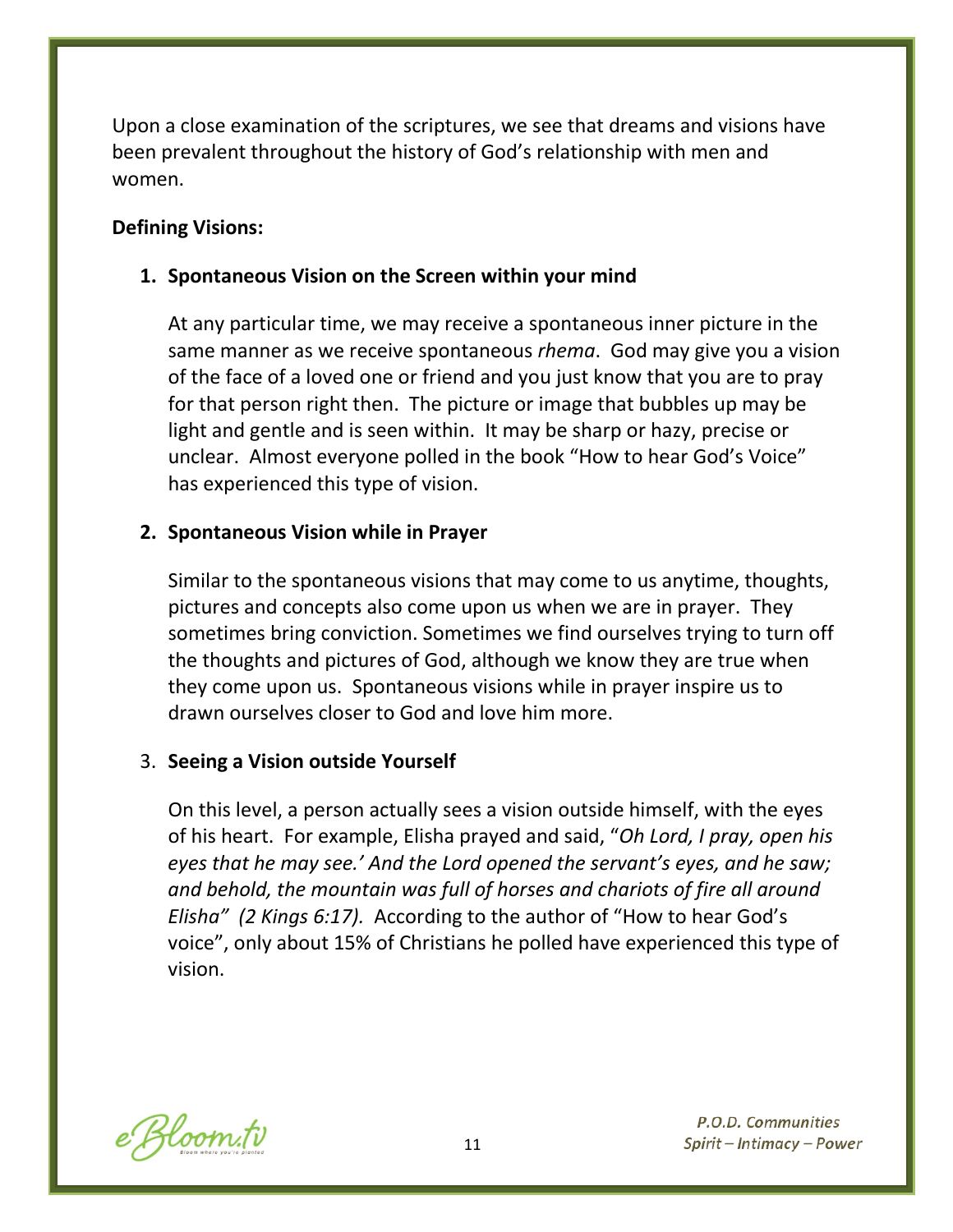#### **4. Vision while in a Trance**

A vision can be seen while in a trance. Peter had this experience in Acts 10:10-23. Trance-like visions are not common in Scriptures or church settings and approximately 5% of Christian's claimed to have had this experience.

#### **5. The Visionary Encounter of Dreams**

Paul received a vision in the night while he was asleep (Act 16:9-10). Spiritual dreams are common in Scripture (about 50 in the Bible) and they are also common among God's people today. About 85% of Christians polled in the book stated that they have had dreams that they knew came from God.

Visions on each of these five levels are equally valid and scriptural, and all are to be thoroughly tested, weighed and considered.

How do you most often experience God's thoughts and pictures in the form of visions?

\_\_\_\_\_\_\_\_\_\_\_\_\_\_\_\_\_\_\_\_\_\_\_\_\_\_\_\_\_\_\_\_\_\_\_\_\_\_\_\_\_\_\_\_\_\_\_\_\_\_\_\_\_\_\_\_\_\_\_\_\_\_\_

\_\_\_\_\_\_\_\_\_\_\_\_\_\_\_\_\_\_\_\_\_\_\_\_\_\_\_\_\_\_\_\_\_\_\_\_\_\_\_\_\_\_\_\_\_\_\_\_\_\_\_\_\_\_\_\_\_\_\_\_\_\_\_

When are you most likely to receive a vision from the Lord?

#### **First steps in beginning to see visions**

As I have mentioned to you earlier this morning, God began to wake me up to relating to Him through the right side of my brain approximately 24 years after being saved, by two distinct dreams that made an incredible imprint on my soul.

The dreams themselves drew me to start looking for God more through pictures and concepts than at any time previously in my walk with Him. I had spent many years memorizing scripture and could recall hundreds of scriptures from memory but God wanted me to experience Him from both sides of my brain. As I continued to look for Christ not just in a scripture passage but actually in the form

Hoom.tv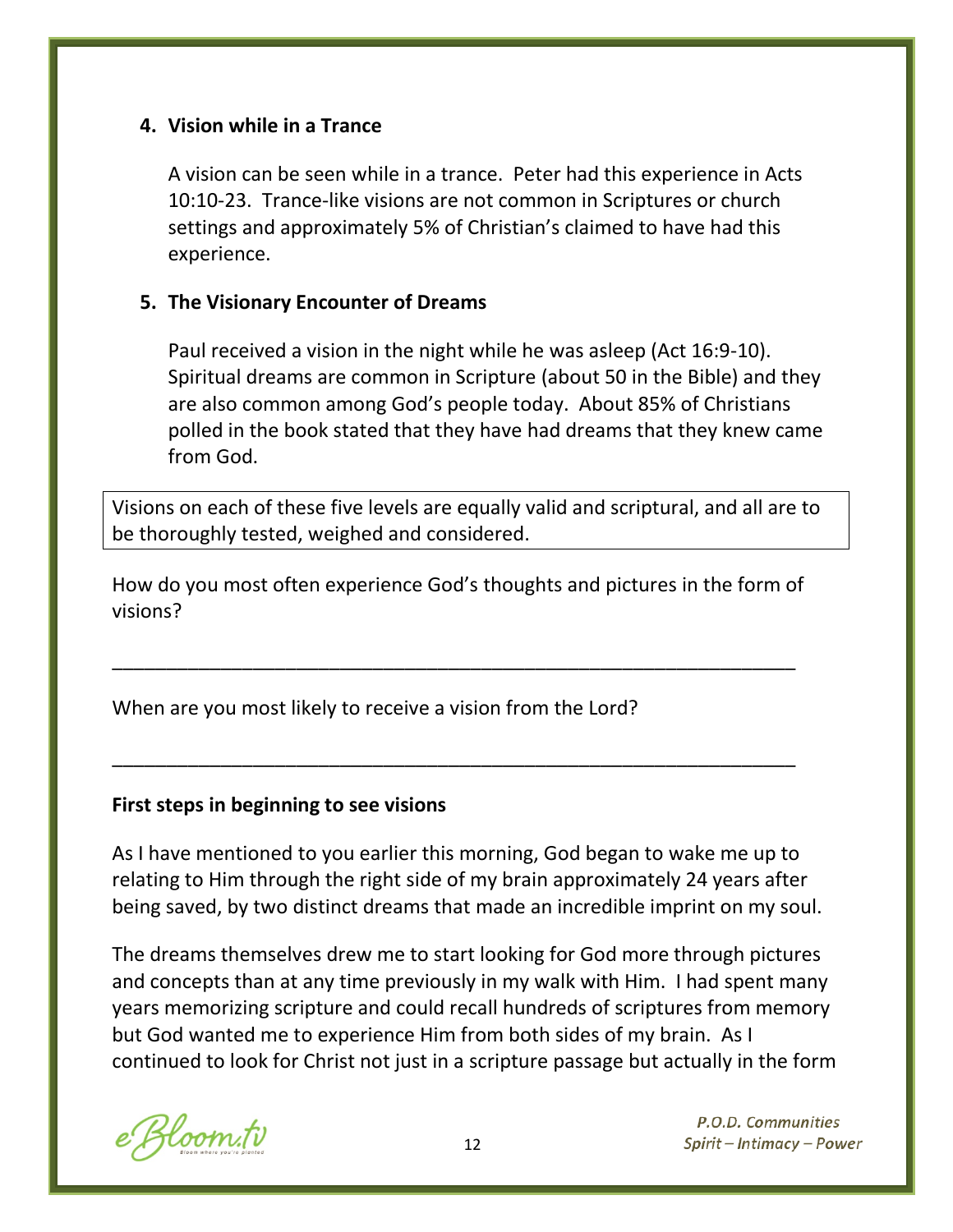of a person that walked on this earth, my mind began to open up to images, pictures and even stories given to me by the Holy Spirit.

What I realized was that God wanted to train me to see His thoughts and pictures from a spontaneous theater in my mind and heart.

**1. The first step that God brought me through was to show me that I can believe in the value of living in the world of dreams and visions. God did not take away or discount giving me scripture as a form of communication but God was in the process of lighting the right side of my brain with pictures and images. This was something new that God allowed me to experience in my walk with Him.**

You and I must see the language of the heart as a primary means that God uses to communicate with us. Jesus often spoke in parables and for those who were ready to hear all His words, their hearts were pierced with understanding as the eyes and ears of their hearts received the truth.

**2. After originally experiencing the two dreams that began to wake me up, I began to understand that God does speak to me and you in this way, not just in the form of scripture. I then asked God to increase my capacity to see Him in the form of dreams and visions, and He did show me more to the extent that I could receive them in faith!**

God really challenged me to start pursuing him through spontaneous flow in dreams and visions and through the last several years, I have grown in my relationship with God through these types of dreams and visions.

**3. I noticed that when I began to pray, God did give me pictures and visions of what I was praying about along with words from the Holy Spirit. When we look at life, we see that we are more deeply affected by pictures than by simple cognitive communication. For example, we prefer television over radio, a speaker who tells vivid stories over a didactic lecturer, a testimony over a book of theology. Pictures enhance our worldview more than any concept or merely verbal idea.**

God gave me a compelling reason to search for Him in every way I could find Him. He called me to help lead my congregation through a very hard season of church

Hoom.tv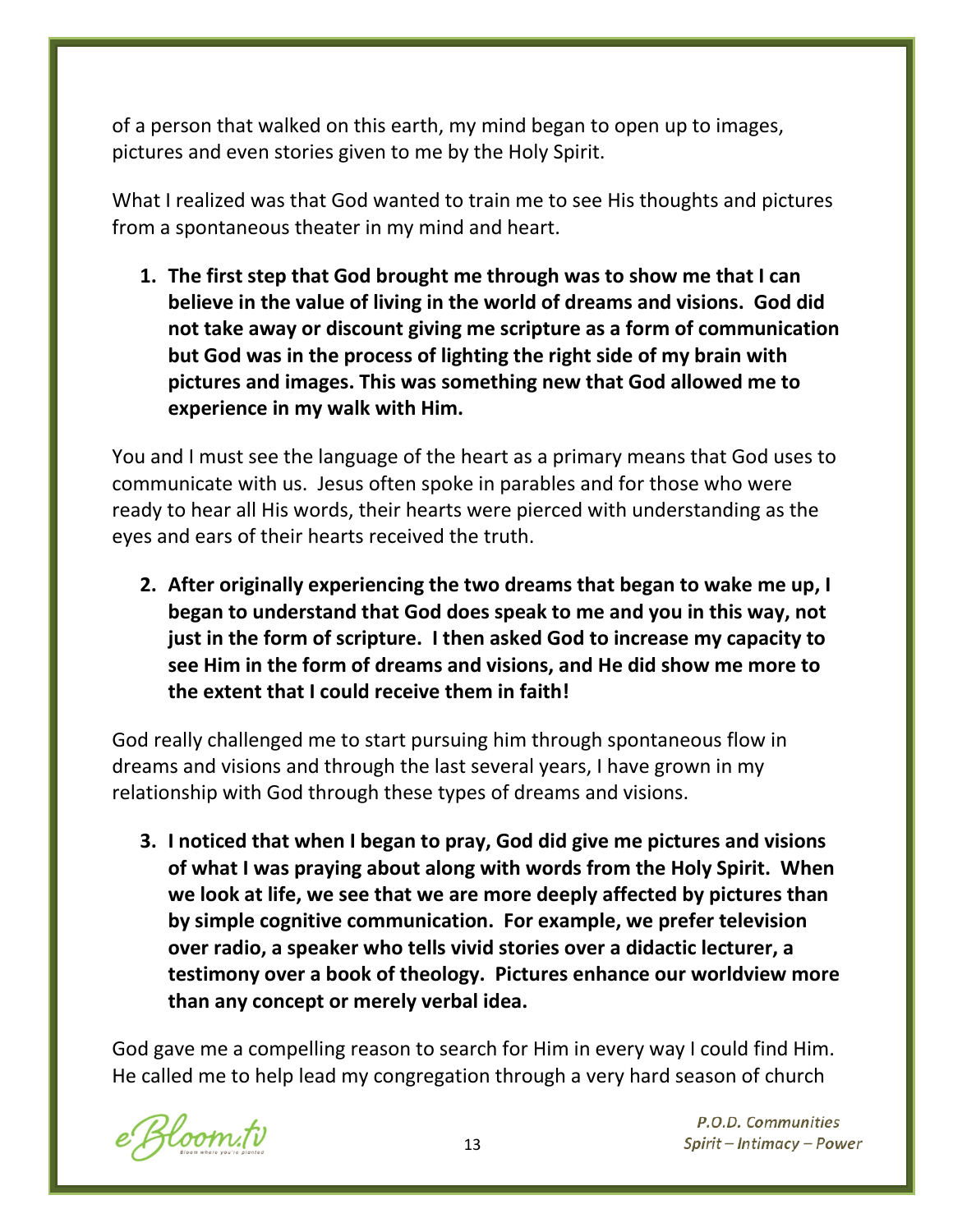life. God called me to become an elder and then to oversee the transition of our founding pastor and then to oversee the re-financing of our real estate debt. That time was intense for me, my family and our church. When God called me and I said that I would follow him through the season, God gave me spiritual gifting so that I could see what he was doing to and through our church, HE GAVE ME AN EXTRA MEASURE OF FAITH for the season ahead and I most certainly needed to hear every word from the Lord to get through the season of transition!

Has God stretched and strengthened you to hear and see him with your whole heart in the form of dreams and vision for a new work he has prepared for you?

\_\_\_\_\_\_\_\_\_\_\_\_\_\_\_\_\_\_\_\_\_\_\_\_\_\_\_\_\_\_\_\_\_\_\_\_\_\_\_\_\_\_\_\_\_\_\_\_\_\_\_\_\_\_\_\_\_\_\_\_\_\_\_\_\_\_

Take time to ask God to show you more of his thoughts, visions and dreams for your life and ministry ahead of you and journal them below.

\_\_\_\_\_\_\_\_\_\_\_\_\_\_\_\_\_\_\_\_\_\_\_\_\_\_\_\_\_\_\_\_\_\_\_\_\_\_\_\_\_\_\_\_\_\_\_\_\_\_\_\_\_\_\_\_\_\_\_\_\_\_\_\_\_\_\_ \_\_\_\_\_\_\_\_\_\_\_\_\_\_\_\_\_\_\_\_\_\_\_\_\_\_\_\_\_\_\_\_\_\_\_\_\_\_\_\_\_\_\_\_\_\_\_\_\_\_\_\_\_\_\_\_\_\_\_\_\_\_\_\_\_\_\_

\_\_\_\_\_\_\_\_\_\_\_\_\_\_\_\_\_\_\_\_\_\_\_\_\_\_\_\_\_\_\_\_\_\_\_\_\_\_\_\_\_\_\_\_\_\_\_\_\_\_\_\_\_\_\_\_\_\_\_\_\_\_\_\_

If you are struggling to grasp the information and concepts presented above**, take time to go through "Allowing God to Restore Your Visionary Capacity" located in the Resource Guide** and ask God to show you what the barriers are to restoring your capacity to see and hear him in the forms of dreams and visions. Be ready to discuss this with your POD group later this month.

# • **KEY # 4 WRITING DOWN THE FLOW OF THOUGHTS AND PICTURES THAT COME TO YOU**

Recording your conversations with God is a great method to help you grow in your faith . Two-way journaling is a biblical method that can help you grow in the discernment of the voice of God in your heart. This form of journaling is basically recording your prayers and what you sense to be God's answer. If we can learn to clearly discern His voice speaking within us, we will be much more confident in our walk with the Holy Spirit. Journaling is a way to sort out God's thoughts and pictures.

Hoom.tv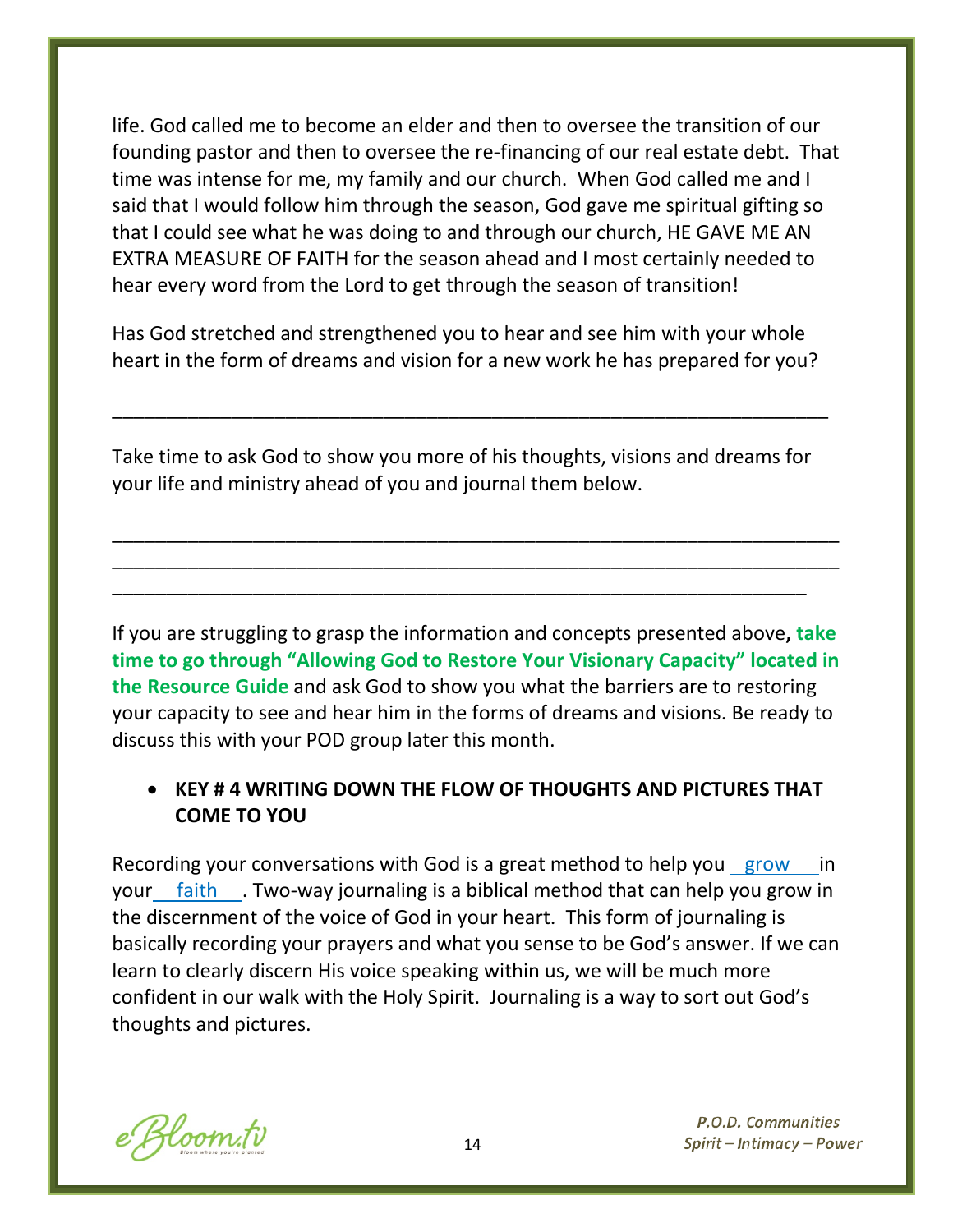#### **Key Benefit of Journaling**

One of the greatest benefits of using journaling during your communion with the Lord is that it allows you to receive freely the spontaneous flow of ideas that come to your mind, in faith believing that they are from God, without shortcircuiting them by subjecting them to rational and sensory doubt while you are receiving them. Journaling allows you to write in faith believing the flow of thoughts and pictures are from the Lord, knowing that you will be able to test those thoughts that you have journaled down later.

**Please refer to the article "Writing Down the Flow of Thoughts and Pictures that come to you" found in the attached Resource Guide for a more detailed document on journaling as a discipline in our walks with God.** 

**See in the Resource Guide "The Most Common Reasons for Mistakes in Journaling" information sheet and work through the issues presented in the document. Also take the "Journal Exercise" sheet and practice journaling for one session. Share with your group the outcome of your exercise.**

Take a minute to write down your thoughts, concerns and questions about what you have learned today.

\_\_\_\_\_\_\_\_\_\_\_\_\_\_\_\_\_\_\_\_\_\_\_\_\_\_\_\_\_\_\_\_\_\_\_\_\_\_\_\_\_\_\_\_\_\_\_\_\_\_\_\_\_\_\_\_\_\_\_\_\_\_\_\_\_\_\_ \_\_\_\_\_\_\_\_\_\_\_\_\_\_\_\_\_\_\_\_\_\_\_\_\_\_\_\_\_\_\_\_\_\_\_\_\_\_\_\_\_\_\_\_\_\_\_\_\_\_\_\_\_\_\_\_\_\_\_\_\_\_\_\_\_\_\_

Ask the Lord what He is challenging you to do with what you have learned today. Go back and review your notes. Summarize them below.

 $\overline{\phantom{a}}$  , and the contribution of the contribution of the contribution of the contribution of the contribution of the contribution of the contribution of the contribution of the contribution of the contribution of the \_\_\_\_\_\_\_\_\_\_\_\_\_\_\_\_\_\_\_\_\_\_\_\_\_\_\_\_\_\_\_\_\_\_\_\_\_\_\_\_\_\_\_\_\_\_\_\_\_\_\_\_\_\_\_\_\_\_\_\_\_\_\_\_\_\_

#### **OUR KEYS TO THE KINGDOM**

The main purpose for learning to hear God's voice is so that you might really know Him and His will for your life and know His desires, His hurts, and His character and nature! Please read John 17:3.

#### **FIVE KEY ASPECTS OF PRAYERS THAT POSTION YOU TO HEAR FROM GOD:**

- 1. Mark 12:30, Make Me your greatest treasure so I can give Myself to you.
- 2. Jer. 29.13, Search for Me with your whole heart so I can reveal Myself to you.

Hoom.tv